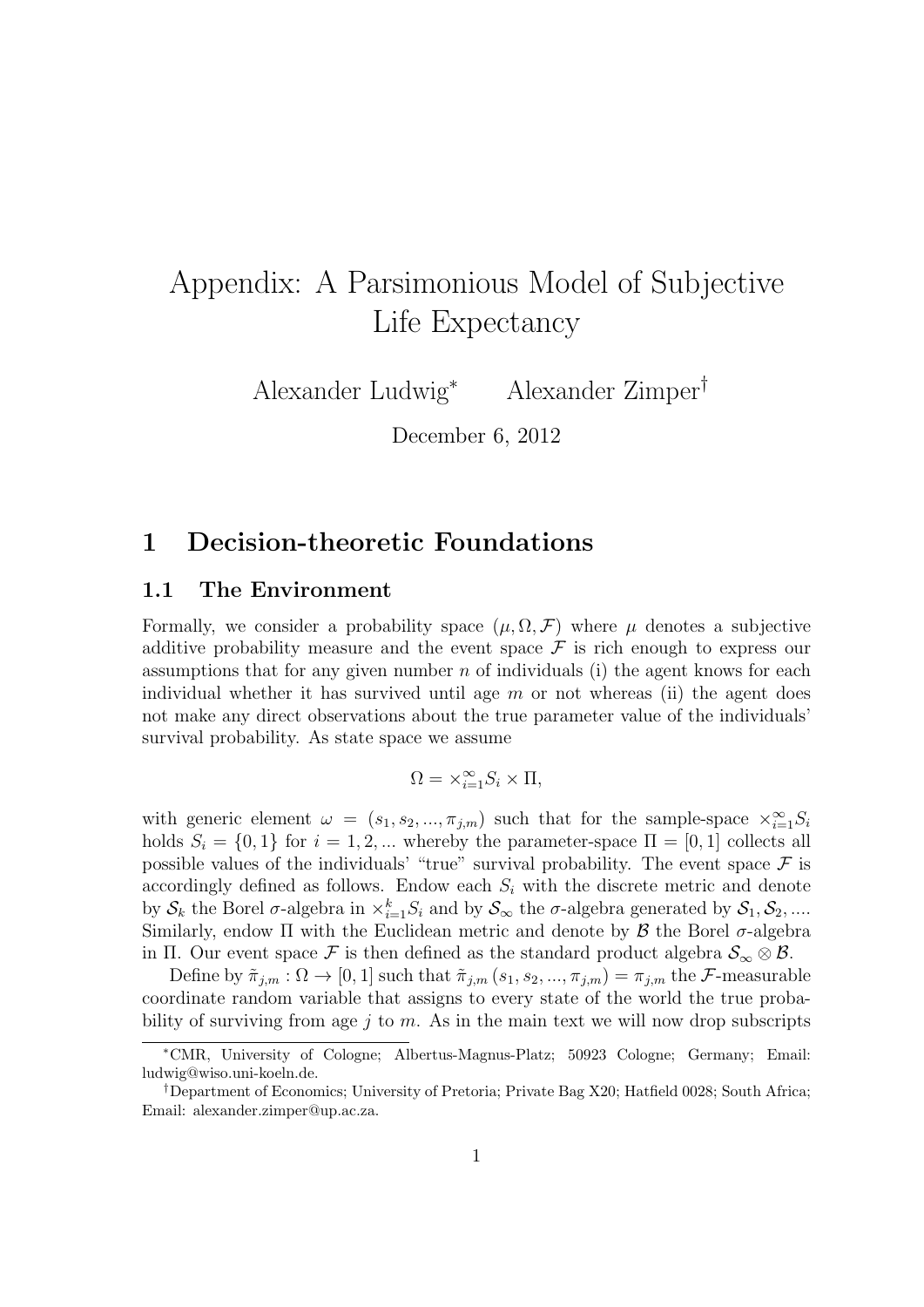and reintroduce them below. For our purpose it is furthermore convenient to denote by  $\pi$  the event in  $\mathcal F$  such that  $\pi \in \Pi$  is the true probability, i.e.,

$$
\boldsymbol{\pi} = \{ \omega \in \Omega \mid \tilde{\pi}(\omega) = \pi \}.
$$

As the agent's prior over  $\tilde{\pi}$  is given as a Beta distribution with parameters  $\alpha, \beta > 0$ we have

$$
\mu\left(\boldsymbol{\pi}\right)=K_{\alpha,\beta}\pi^{\alpha-1}\left(1-\pi\right)^{\beta-1}
$$

where  $K_{\alpha,\beta} = \frac{\Gamma(\alpha+\beta)}{\Gamma(\alpha)\Gamma(\beta)}$  $\frac{\Gamma(\alpha+\beta)}{\Gamma(\alpha)\Gamma(\beta)}$  is a normalizing constant whereby the gamma function is defined as  $\Gamma(y) = \int_0^\infty$ 0  $x^{y-1}e^{-x}dx$  for  $y > 0$ .

Let  $X_i: \Omega \to \{0,1\}$ , with  $i = 1, 2, ...,$  denote the  $S_i$ -measurable coordinate random variable so that

$$
X_i(s_1, ..., s_i, ..., \pi) = s_i
$$

whereby we interpret  $\{\omega \in \Omega \mid X_i(\omega) = 0\}$  as the event in *F* that individual *i* has not survived until age *m* whereas  $\{\omega \in \Omega \mid X_i(\omega) = 1\}$  denotes the complement event that individual *i* has survived until age *m*. We assume that, conditional on the parameter-value  $\pi$ , each  $X_i$  is Bernoulli distributed with probabilities

$$
\mu(\{\omega \in \Omega \mid X_i(\omega) = x\} \mid \boldsymbol{\pi}) = \pi^x (1 - \pi)^{1 - x} \text{ for } x \in \{0, 1\}.
$$

Furthermore, denote by  $I_n : \Omega \to \{0, ..., n\}$  the  $S_n$ -measurable random variable counting the number of surviving individuals in a sample of size *n*, i.e.,  $I_n = \sum_{i=1}^n X_i$ . Hence,  $\mathbf{I}_n^k$ , i.e., the event in  $\mathcal F$  so that  $k$  out of  $n$  individuals have survived until age *m*, is given by

$$
\mathbf{I}_{n}^{k} = \{ \omega \in \Omega \mid I_{n}(\omega) = k \}.
$$

Since the  $X_i$  are i.i.d. Bernoulli distributed, each  $I_n$  is, conditional on the parametervalue  $\pi$ , binomially distributed with probabilities

$$
\mu\left(\mathbf{I}_{n}^{k} \mid \boldsymbol{\pi}\right) = \binom{n}{k} \pi^{k} \left(1 - \pi\right)^{n-k} \text{ for } k \in \{0, ..., n\}.
$$

By Bayes' rule we then obtain the following posterior probability that  $\pi$  is the true value conditional on information  $I_n^k$ 

$$
\mu(\boldsymbol{\pi} | \mathbf{I}_{n}^{k}) = \frac{\mu(\boldsymbol{\pi} \cap \mathbf{I}_{n}^{k})}{\mu(\mathbf{I}_{n}^{k})}
$$
  
= 
$$
\frac{\mu(\mathbf{I}_{n}^{k} | \boldsymbol{\pi}) \mu(\boldsymbol{\pi})}{\int_{[0,1]} \mu(\mathbf{I}_{n}^{k} | \boldsymbol{\pi}) \mu(\boldsymbol{\pi}) d\pi}
$$
  
= 
$$
K_{\alpha+k,\beta+n-k} \pi^{\alpha+k-1} (1-\pi)^{\beta+n-k-1}
$$

.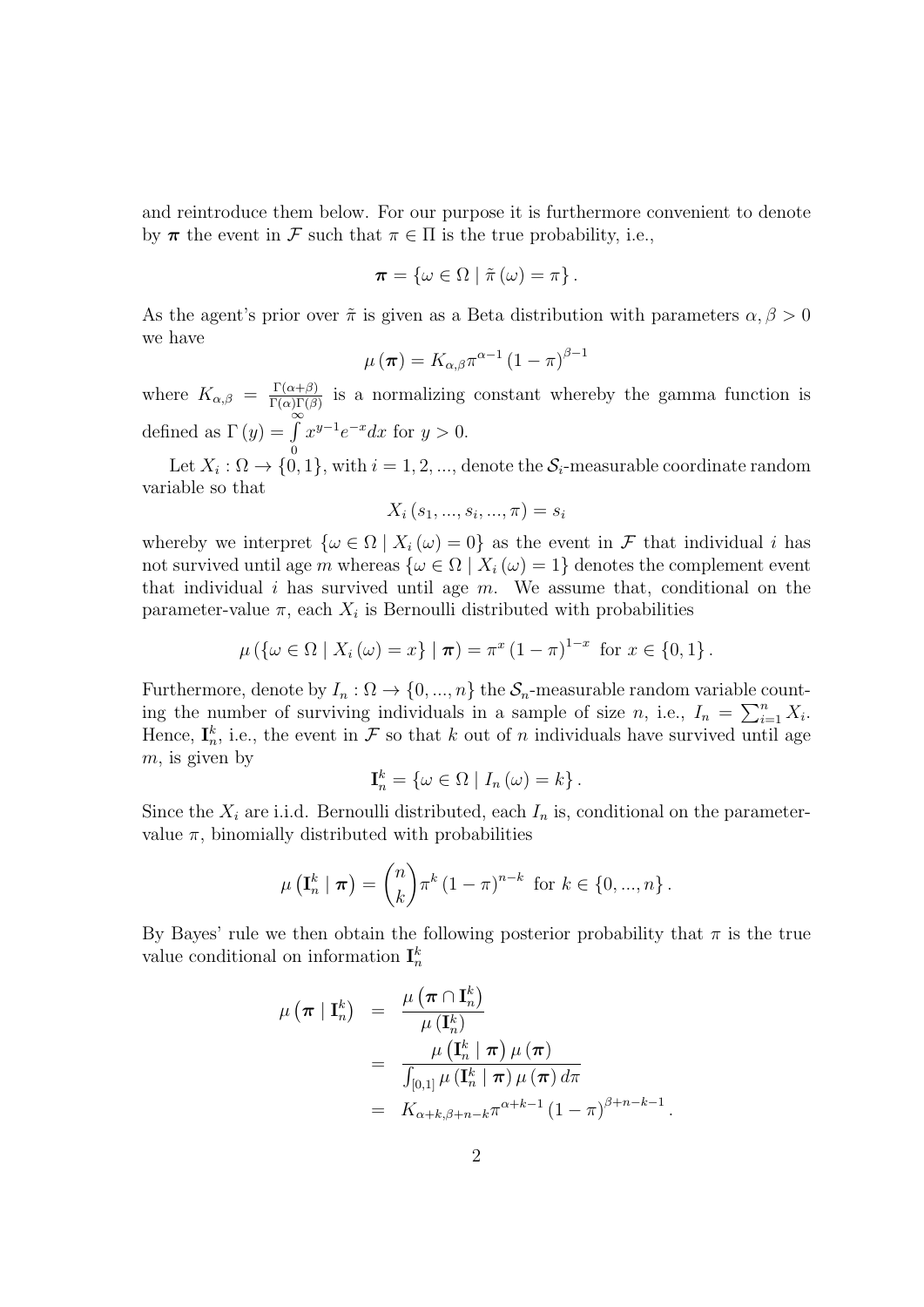Furthermore, observe that the unconditional probability of receiving information  $\mathbf{I}_n^k$  is given by

$$
\mu(\mathbf{I}_{n}^{k}) = \frac{\mu(\mathbf{I}_{n}^{k} | \boldsymbol{\pi}) \mu(\boldsymbol{\pi})}{\mu(\boldsymbol{\pi} | \mathbf{I}_{n}^{k})} \n= \frac{\binom{n}{k} \pi^{k} (1 - \pi)^{n-k} \mu(\boldsymbol{\pi}) \cdot K_{\alpha,\beta} \pi^{\alpha-1} (1 - \pi)^{\beta-1}}{K_{\alpha+k,\beta+n-k} \pi^{\alpha+k-1} (1 - \pi)^{\beta+n-k-1}} \n= \binom{n}{k} \frac{K_{\alpha,\beta}}{K_{\alpha+k,\beta+n-k}} \n= \binom{n}{k} \frac{\Gamma(\alpha+\beta)}{\Gamma(\alpha)\Gamma(\beta)} \frac{\Gamma(\alpha+k) \Gamma(\beta+n-k)}{\Gamma(\alpha+\beta+n)} \n= \binom{n}{k} \frac{\Gamma(\alpha+\beta)}{\Gamma(\alpha+\beta+n)} \cdot \frac{\Gamma(\alpha+k)}{\Gamma(\alpha)} \cdot \frac{\Gamma(\beta+n-k)}{\Gamma(\beta)} \n= \binom{n}{k} \frac{\Gamma(\alpha+\beta)}{(\alpha+\beta+n-1) \cdot \ldots (\alpha+\beta) \cdot \Gamma(\alpha+\beta)} \n\cdot \frac{\Gamma(\alpha+k-1) \cdot \ldots \cdot \alpha \cdot \Gamma(\alpha)}{\Gamma(\alpha)} \n= \binom{n}{k} \frac{\Gamma(\beta+n-k-1) \cdot \ldots \cdot \beta \cdot \Gamma(\beta)}{\Gamma(\beta)} \n= \binom{n}{k} \frac{(\alpha+k-1) \cdot \ldots \cdot \beta \cdot \Gamma(\beta)}{(\alpha+\beta+n-1) \cdot \ldots \cdot (\alpha+\beta)},
$$

whereby the last equality readily follows from the fact that  $\Gamma(x) = (x - 1) \cdot \Gamma(x - 1)$ for  $x > 1$  (Rudin 1976, Theorem 8.18).

### **1.2 Ambiguous Beliefs**

**Definition 1.** For a given measurable space  $(\Omega, \mathcal{F})$  the neo-additive capacity,  $\nu$ , is *defined, for some*  $\delta, \lambda \in [0, 1]$  *by* 

$$
\nu(A) = \delta \cdot (\lambda \cdot \omega^{\circ}(A) + (1 - \lambda) \cdot \omega^{\circ}(A)) + (1 - \delta) \cdot \mu(A)
$$
 (1)

*for all*  $A \in \mathcal{F}$  *whereby*  $\mu$  *is some additive probability measure and we have for the non-additive capacities ω o*

$$
\begin{array}{rcl}\n\omega^o(A) & = & 1 \text{ if } A \neq \emptyset \\
\omega^o(A) & = & 0 \text{ if } A = \emptyset\n\end{array}
$$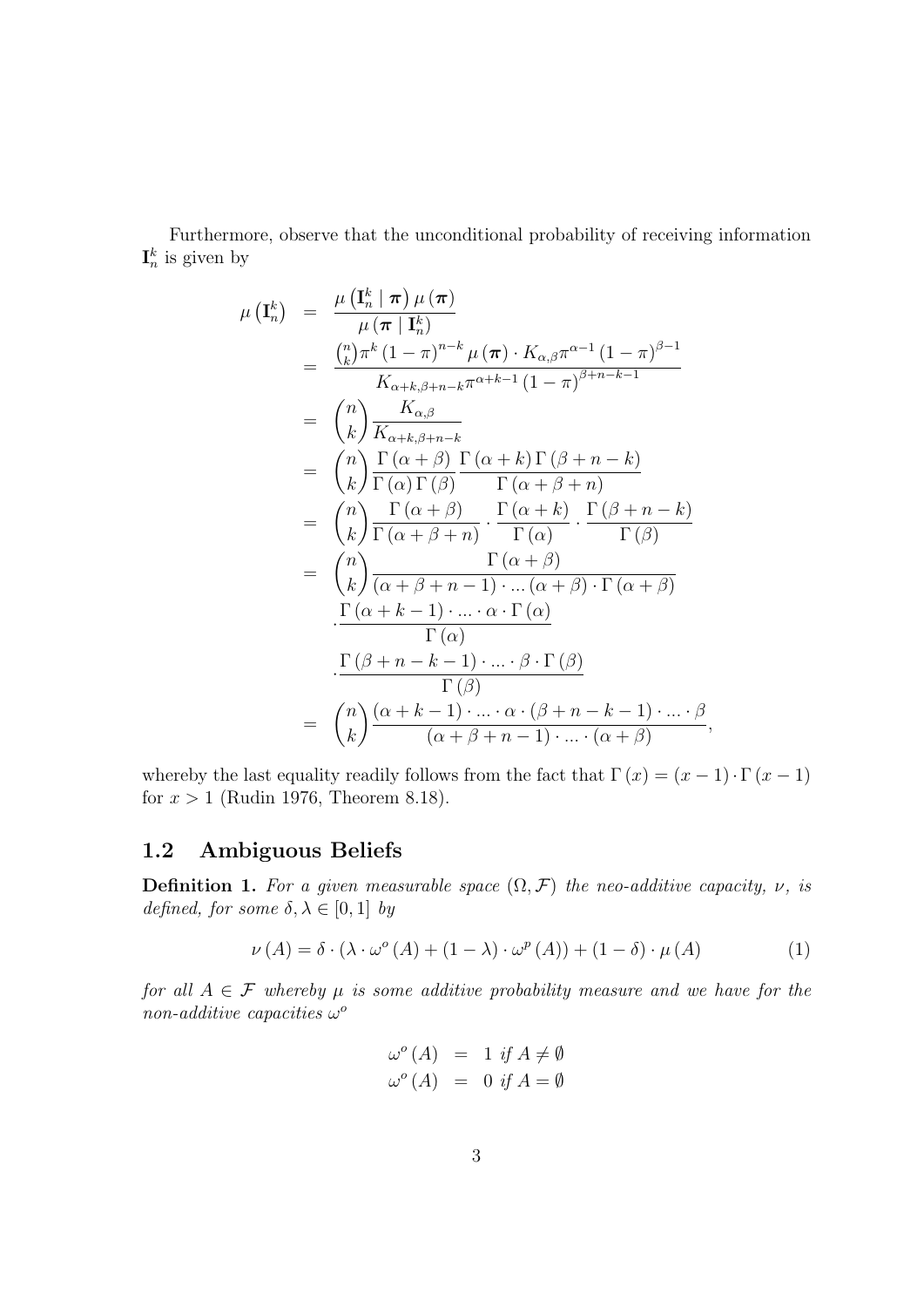*and ω p respectively*

$$
\omega^{p}(A) = 0 \text{ if } A \neq \Omega
$$
  

$$
\omega^{p}(A) = 1 \text{ if } A = \Omega.
$$

For an  $\mathcal{F}$ -measurable bounded real function  $f$ , it can be shown that the Choquet expected value of f with respect to a neo-additive capacity  $\nu$  is given as

$$
E[f,\nu] = \delta \cdot (\lambda \cdot \sup f + (1-\lambda) \cdot \inf f) + (1-\delta) \cdot E[f,\mu],
$$

cf. Schmeidler (1986).

In the context of survival expectations, we are interested in the agent's belief about event *A* according to which she is alive at some target age *m*. Under the assumption that there is always the possibility to reach age *m*, the event *A* cannot be the null event, implying  $\omega^{\circ}(A) = 1$ . On the other hand, we also stipulate that there is always the possibility to die before reaching age *m* so that *A* cannot be the universal event either, implying  $\omega^p(A) = 0$ . As a consequence, the agent's belief to survive until age *m* in (1) simplifies to

$$
\nu(A) = \delta \cdot \lambda + (1 - \delta) \cdot \mu(A).
$$

According to our interpretation, the additive probability  $\mu(A)$  in (1.2) stands in for the agent's "rational" part of her survival beliefs. Under the rational expectations paradigm the subjective additive probability measure  $\mu$  must, first, coincide with the "true" probability distribution and, second, the agent must not be ambiguous about her subjective belief, i.e.,  $\delta = 0$ . However, we do not only assume that the representative agent is ambiguous about her subjective belief,  $\delta \neq 0$ , but also that the subjective probability  $\mu$  may deviate from its objective counterpart.

#### **1.3 Updating of Ambiguous Beliefs**

**Definition 2.** *The generalized Bayesian update rule for determining the conditional capacity*  $\nu(A | B)$ ,  $B \in \mathcal{F}$ , for a given prior capacity  $\nu$  *is given as follows: for all A ∈ F,*

$$
\nu(A \mid B) = \frac{\nu(A \cap B)}{\nu(A \cap B) + 1 - \nu(A \cup \neg B)}.
$$

**Observation 1.** Let  $\mu(B) > 0$ . An application of the generalized Bayesian update *rule to a neo-additive prior results in the posterior belief*

$$
\nu(A \mid B) = \delta_B \cdot \lambda + (1 - \delta_B) \cdot \mu(A \mid B)
$$

*whereby*

$$
\delta_B = \frac{\delta}{\delta + (1 - \delta) \cdot \mu(B)}.
$$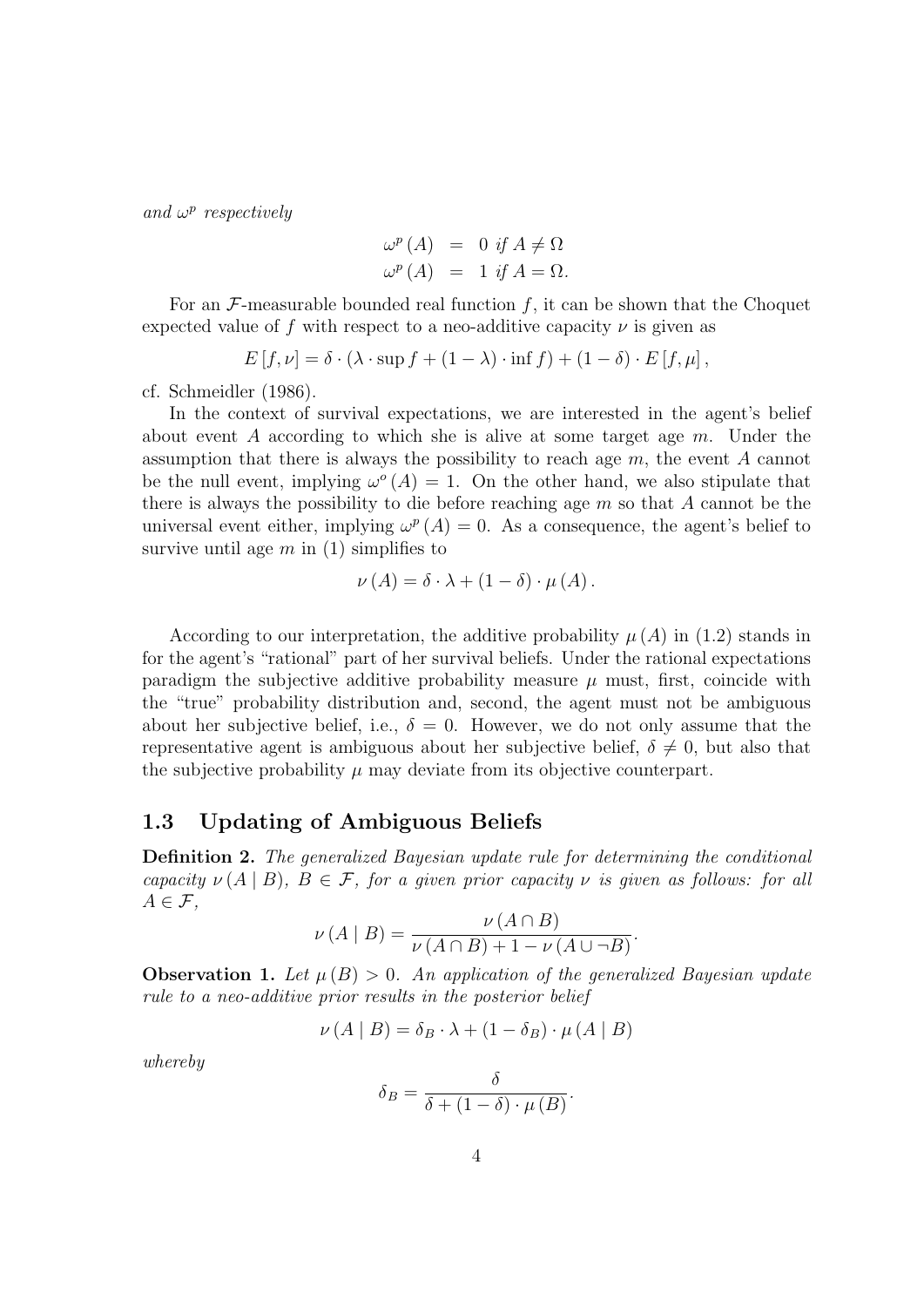*Proof.* Let  $A, B \notin \{ \emptyset, \Omega \}$  and  $A \cap B \neq \emptyset$ . Then

$$
\nu(A \mid B) = \frac{\delta \cdot \lambda + (1 - \delta) \cdot \mu(A \cap B)}{\delta \cdot \lambda + (1 - \delta) \cdot \mu(A \cap B) + 1 - (\delta \cdot \lambda + (1 - \delta) \cdot \mu(A \cup \neg B))}
$$
\n
$$
= \frac{\delta \cdot \lambda + (1 - \delta) \cdot \mu(A \cap B)}{1 + (1 - \delta) \cdot (\mu(A \cap B) - \mu(A \cup \neg B))}
$$
\n
$$
= \frac{\delta \cdot \lambda + (1 - \delta) \cdot \mu(A \cap B)}{1 + (1 - \delta) \cdot (\mu(A \cap B) - \mu(A) - \mu(\neg B) + \mu(A \cap \neg B))}
$$
\n
$$
= \frac{\delta \cdot \lambda + (1 - \delta) \cdot \mu(A \cap B)}{1 + (1 - \delta) \cdot (\mu(A \cap B))}
$$
\n
$$
= \frac{\delta \cdot \lambda + (1 - \delta) \cdot \mu(A \cap B)}{\delta + (1 - \delta) \cdot \mu(A \cap B)}
$$
\n
$$
= \frac{\delta \cdot \lambda + (1 - \delta) \cdot \mu(A \cap B)}{\delta + (1 - \delta) \cdot \mu(B)}
$$
\n
$$
= \delta_B \cdot \lambda + (1 - \delta_B) \cdot \mu(A \mid B).
$$

 $\Box$ 

### **2 Data**

According to our model two different types of data are required for the empirical analysis: (i) subjective conditional beliefs to live until target age and (ii) predicted objective conditional probabilities to live from age *r* to age  $r+1$  for all  $r = j, \ldots, m-1$ . We here describe our data sources and the methodologies we apply to construct these data.

#### **2.1 HRS Data**

The HRS is a national representative panel survey of individuals aged 50 and older and their spouses. In addition to respondents from eligible birth years, the survey interviewed the spouses or partners of the respondents, regardless of age. Thus, some (mostly female) individuals are younger than 50 and few, younger than 40. In our application we focus on the target group of the HRS and therefore only look at individuals of age 50 and older. Some respondents of the above question were 90 years old at the time of interview. We do not include these observations in our analysis.

Younger HRS interviewees were also asked about their probabilities to live until age 75. Some of these respondents have given inconsistent answers at certain points of time as their self-reported probabilities to live until 75 are lower than the selfreported probabilities to live until 80 or 85. We excluded these cases of evidently inconsistent answering patterns. Furthermore, in some cases, individuals reported the same probability to live until age 75 as to live until age 80 or 85. As this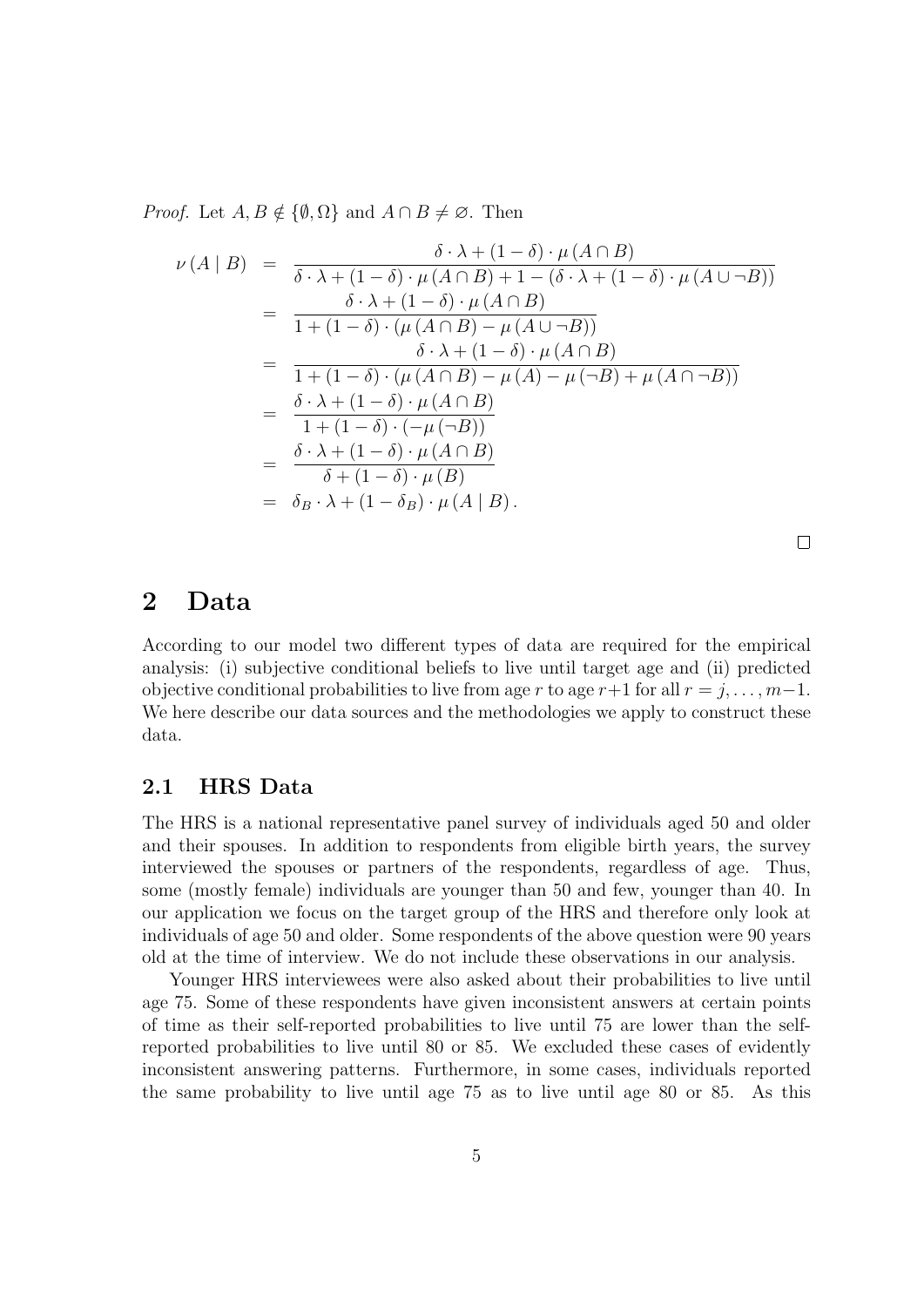answering pattern may be due to pure rounding and is not strictly inconsistent with our theoretical model, we keep these observations in the sample.

The presence of focal point answers in our data is discussed in Subsection 4.3 of our paper.

#### **2.2 Cohort Life Tables**

We adopt the Lee-Carter procedure (Lee and Carter 1992) to estimate trends in mortality and to project survival rates into the future. The procedure allows us to describe and to project the development of age-specific mortality rates over time within a parsimonious framework. Basically, the model splits mortality rates into age-specific components that are constant over time and a time varying survival index capturing the development of mortality. Then, one can extrapolate the time series of the mortality index by means of a suitable time series model. Future agespecific mortality rates can be recovered by linking the projected mortality index to the age-specific components.

To describe the methodology, we now introduce a time index *t*. Following Lee and Carter (1992) we decompose the average objective age-specific survival probability in period *t* as

$$
\log(\pi_{t,r,r+1}^{\star}) = a_r + b_r d_t
$$

where  $a_r$  and  $b_r$  are the age-specific constants and where  $d_t$  is the time specific factor. We opt for a parsimonious representation of the time series process of *d<sup>t</sup>* and assume that  $d_t$  follows a unit root process with drift

$$
d_t = \theta + d_{t-1} + \epsilon_t.
$$

where  $\epsilon \sim \mathcal{N}(0, \sigma_{\epsilon}^2)$ .

We assign objective survival probabilities to each respondent in our HRS panel in each wave  $\tau \in \{2000, 2002, 2004\}$  as follows. We estimate for each wave  $\tau$ , sex specific values of  $\hat{a}_r$ ,  $\hat{b}_r$ ,  $\hat{\theta}$ ,  $\hat{\sigma}_{\epsilon}$  and calculate predicted values of  $\hat{\pi}_{t,r,r+1}^{\star}$  using data only until period  $\tau$ . We then proceed to the next wave and update the objective information also using the data for the two years in between periods  $\tau$  and  $\tau$  + 2. Our predictions of future objective survival probabilities,  $\hat{\pi}_{t,r,r+1}^*$ , are calculated by iterating forward on

$$
\hat{d}_t = \hat{\theta} + \hat{d}_{t-1}
$$

and

$$
\hat{\pi}_{t,r,r+1}^{\star} = \exp\left(\hat{a}_r + \hat{b}_r \hat{k}_t\right).
$$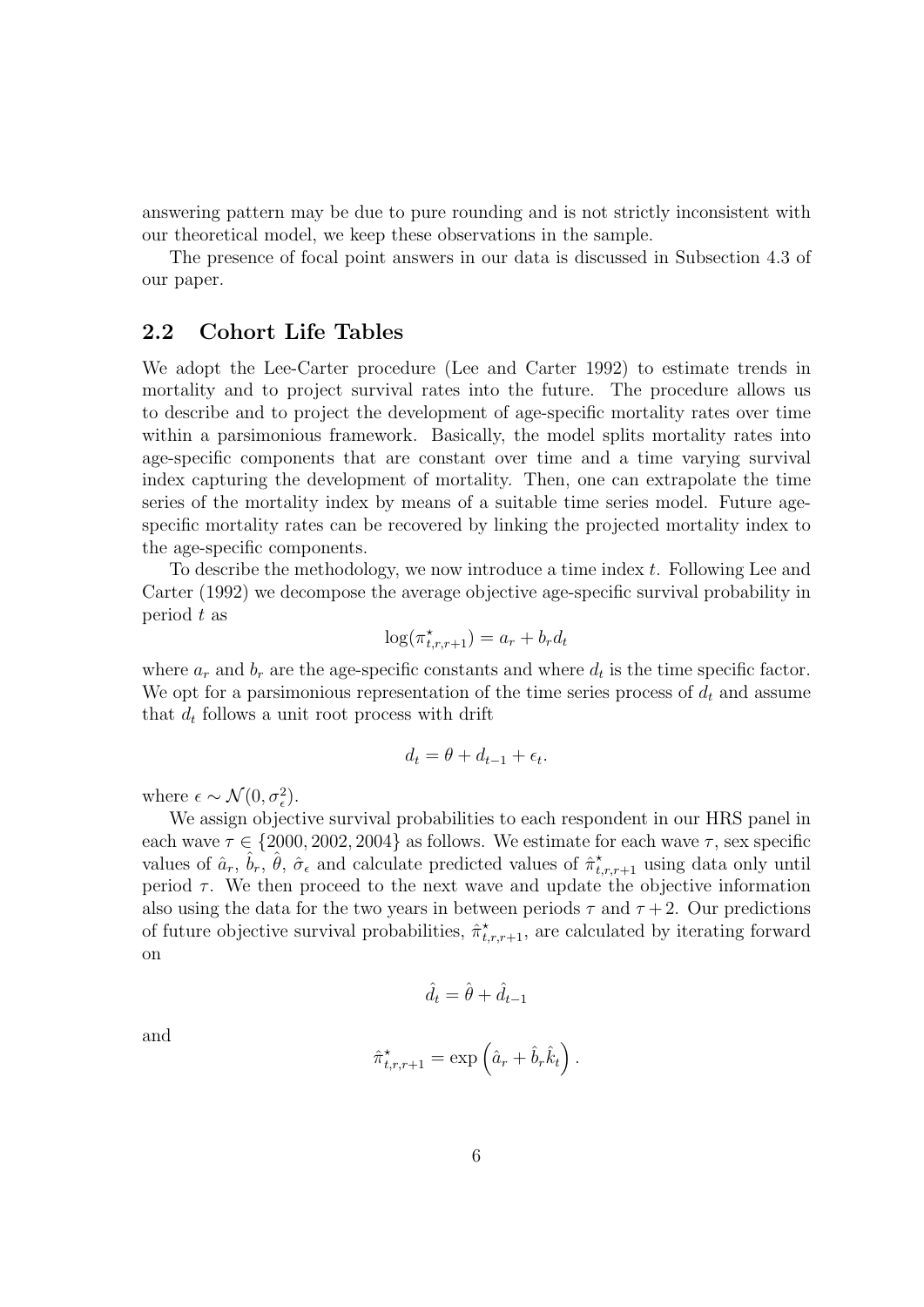While we ignore uncertainty of our estimates of the age-vectors  $a_r$  and  $b_r$ , we account for uncertainty of the objective data by calculating standard deviations and confidence intervals of  $\theta$  by bootstrapping. This uncertainty is also reflected in our estimates. Table 1 reports the sex and wave specific point estimates  $\theta$  and the respective standard deviations. Estimated parameter values for waves 1, 2 and 3 are based on population data from HMD and SSA for 1900 *−* 2000, 1900 *−* 2002 and 1900 *−* 2004, respectively.

|        | Men                |                        | Women            |                        |  |
|--------|--------------------|------------------------|------------------|------------------------|--|
|        |                    | $\hat{\sigma}(\theta)$ |                  | $\hat{\sigma}(\theta)$ |  |
| wave 1 | $-1.4186$ $0.5336$ |                        | $-1.8586$        | 0.5339                 |  |
| wave 2 | $-1.4123$ $0.5426$ |                        | $-1.8287$ 0.5336 |                        |  |
| wave 3 | $-1.4518$ 0.4927   |                        | $-1.8462$ 0.5103 |                        |  |

Table 1: Parameter estimates of  $\hat{\theta}$ 

*Notes:* Standard errors of  $\hat{\theta}$  are calculated from 500 bootstrap iterations. *Source:* Own calculations based on SSA and HMD.

Figure 1 shows data on, and predicted values for, the remaining life expectancy at age 65 for wave 2002. The dashed lines are the bootstrapped 95% confidence intervals. The new information on objective survival probabilities between waves only leads to small changes in these predictions. Results for other years are therefore not shown. Furthermore, life expectancy at birth and the remaining life-expectancies at other ages display similar trends whereby the trend is increasing with age.

#### **2.3 Focal Point Answers**

#### **2.4 Hazard rates**

We show hazard rates in Figure 3, for men in panel (a) and for women in panel (b) between waves 2002 and 2004 for our full sample. The wiggles in the HRS data (dashed lines) are a consequence of relatively small sample size. Evidently, the HRS hazard rates correspond with the mortality rates in the population. The pattern is similar for the hazard rates between waves 2000 and 2002 (and also for our sample corrected by focal point answers) and therefore not shown.<sup>1</sup>

<sup>&</sup>lt;sup>1</sup>If anything, we find for ages above 75 slightly higher mortality rates in the HRS between waves 2000 and 2002 than in the population which gives even more support to our interpretation of the data as "optimism" at higher ages.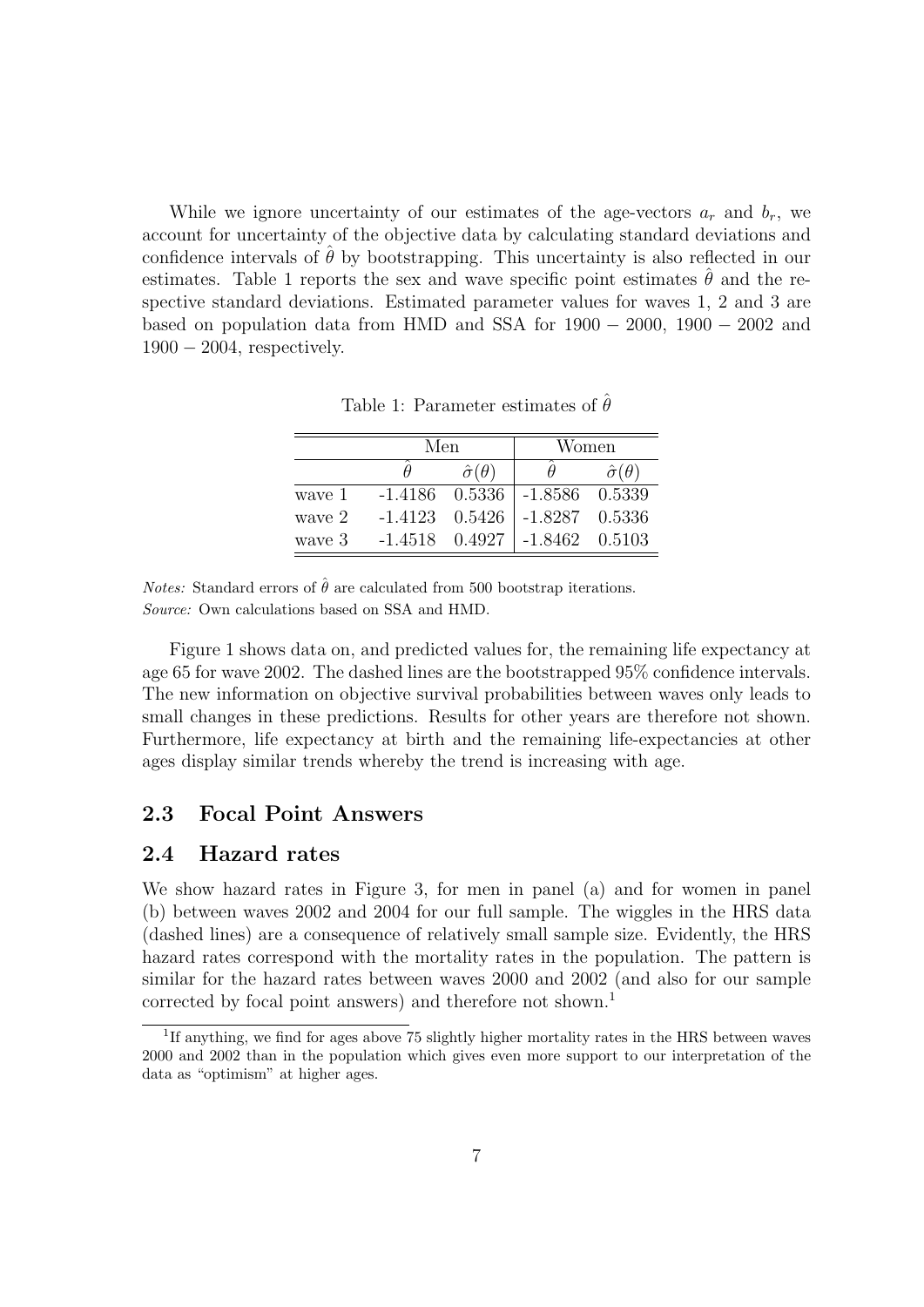

Figure 1: Predicted life expectancy at age 65 in year 2002

*Notes:* Thin dashed lines are 95% confidence intervals obtained from 500 bootstrap iterations. *Source:* Own calculations based on HMD and SSA data.



Figure 2: Answer pattern

*Source:* Own calculations based on HRS data.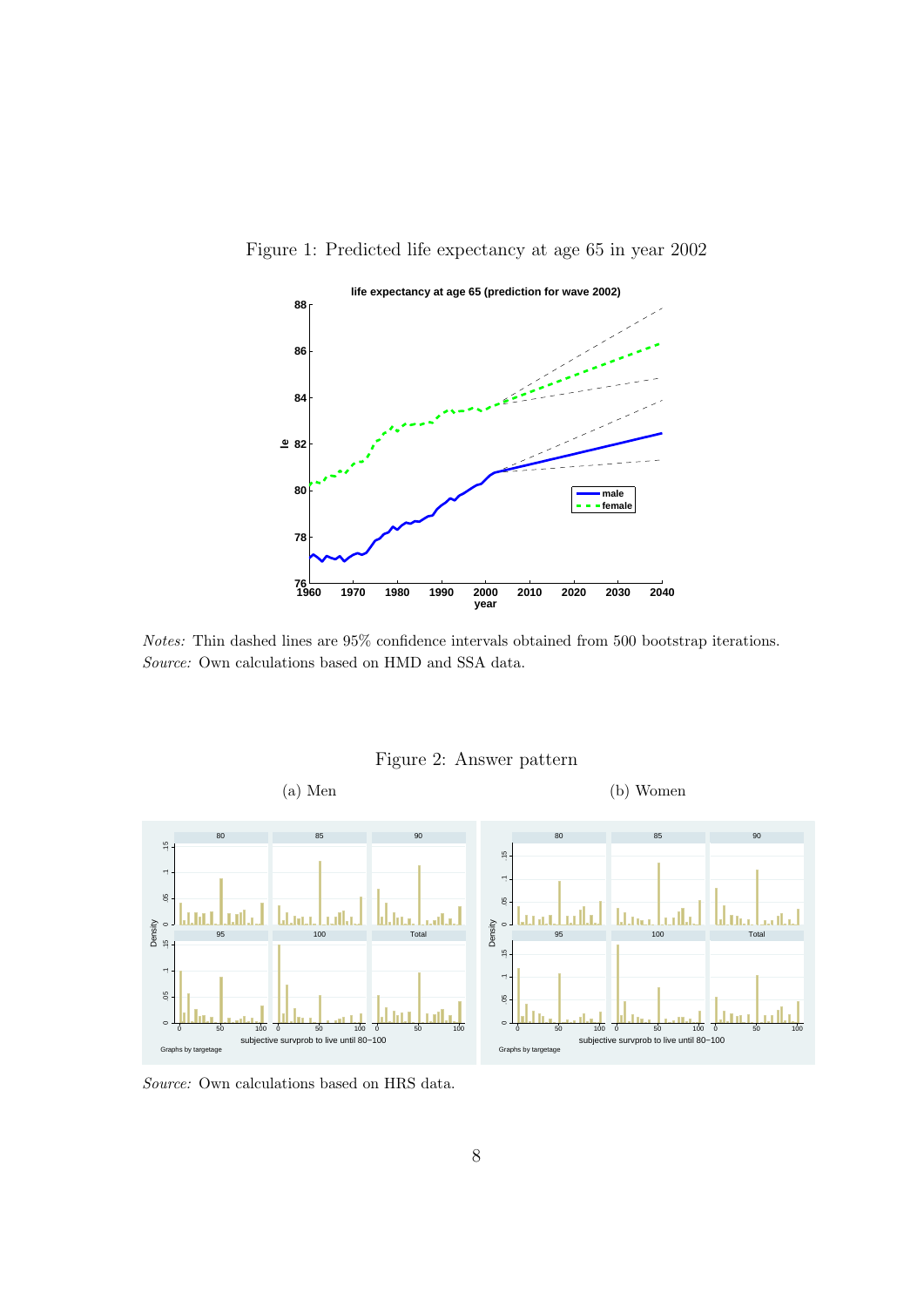#### Figure 3: Objective survival rates in 2002-2003: HRS data versus population averages



*Notes:* Solid line: population wide hazard rates (mortality rates) for 2002-2003. Dashed line: HRS hazard rates (mortality rates) between waves 2002 and 2004. *Source:* Own calculations based on HRS, SSA and HMD data.

#### **2.5 Cohort Effects**

To accommodate the criticism that cohort effects may drive the patterns in the data, Figure 4 presents the subjective beliefs for various cohorts. As there are no clear-cut gaps between the respective line segments that represent birth cohorts, this stylized evidence can not be regarded as an indication for relevant cohort effects.

### **3 Additional Results**

#### **3.1 Speed of the Learning Process**

We investigate sensitivity of our results with respect to the speed of the Bayesian learning process. That is, we consider a specification in which the initial age is 20 as in our baseline results but the speed of the learning process is now ten times faster in that we assume  $n(h) = 10 \cdot h$ . Results for this specification, reported in Table 2, indicate that the speed of the learning process interacts with our estimate of the degree of likelihood insensitivity,  $\delta$ , whereas the other parameters are roughly unaffected. More precisely, we find that, when speed of learning is ten times faster than in our baseline specification, the estimate of parameter  $\delta$  is about 10 times lower. Again, this mechanically follows from the specification of the learning model. Interpretation of the point estimate of  $\phi$  is affected.  $\phi = 0.89$  for men ( $\phi = 0.9$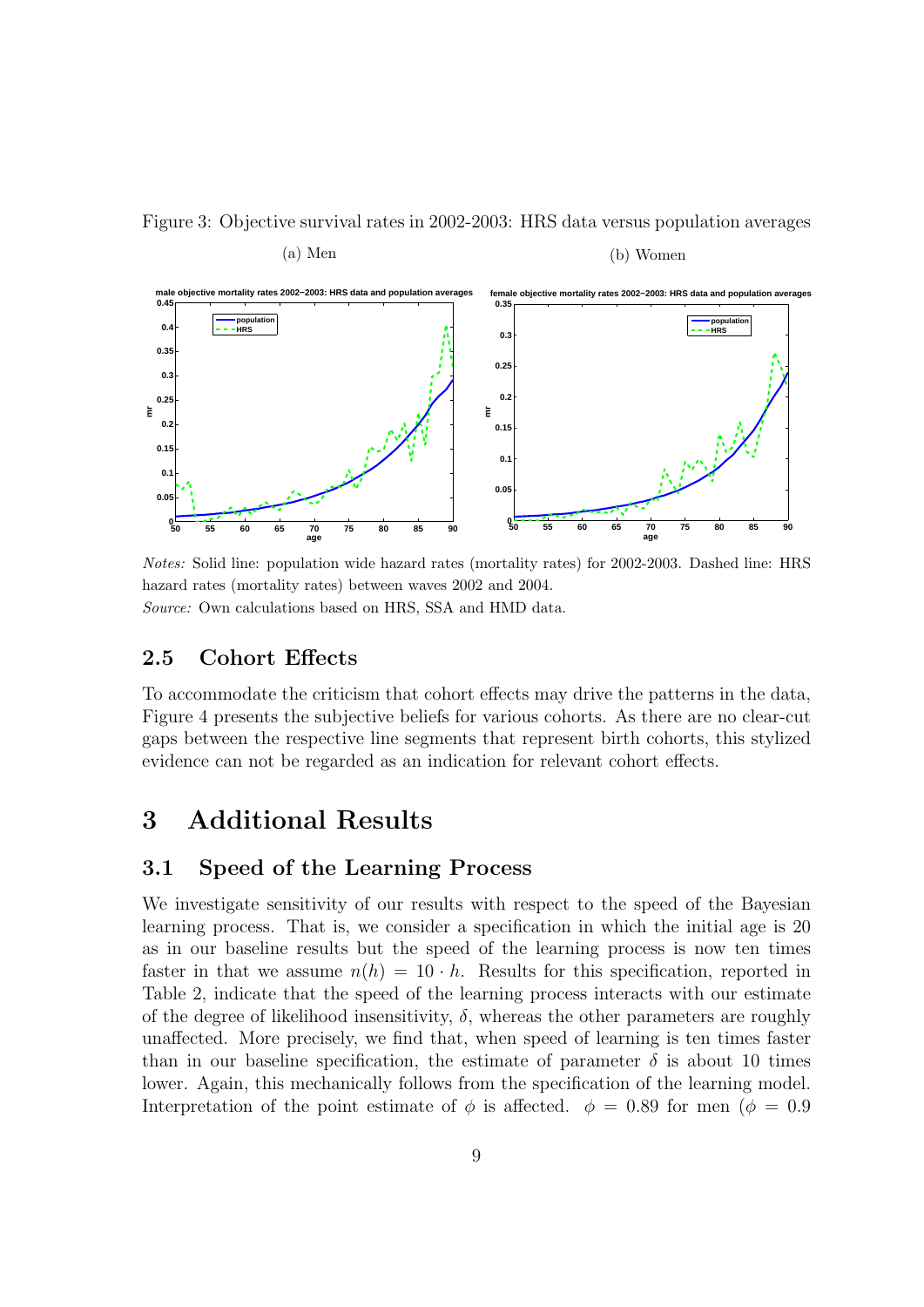

Figure 4: Subjective survival expectations by cohorts

*Notes:* These graphs display subjective beliefs for various birth cohorts. *Source:* Own calculations based on HRS.

for women) means that a person with one year of experience at age 20 estimates the additive probability to survive from age 50 to age 80 (for which  $m - j = 30$ ) to be  $\frac{2\phi^{m-j}+10\cdot h}{2+10\cdot h}\cdot 100\% = \frac{2\phi^{30}+10}{12}\cdot 100\% = 92.4\%$  (92.2%) of the objective data. Resulting degrees of likelihood insensitivity and the implied curvature parameter of the probability weighting function are shown in Figure 5. These results do not differ much from the baseline specification.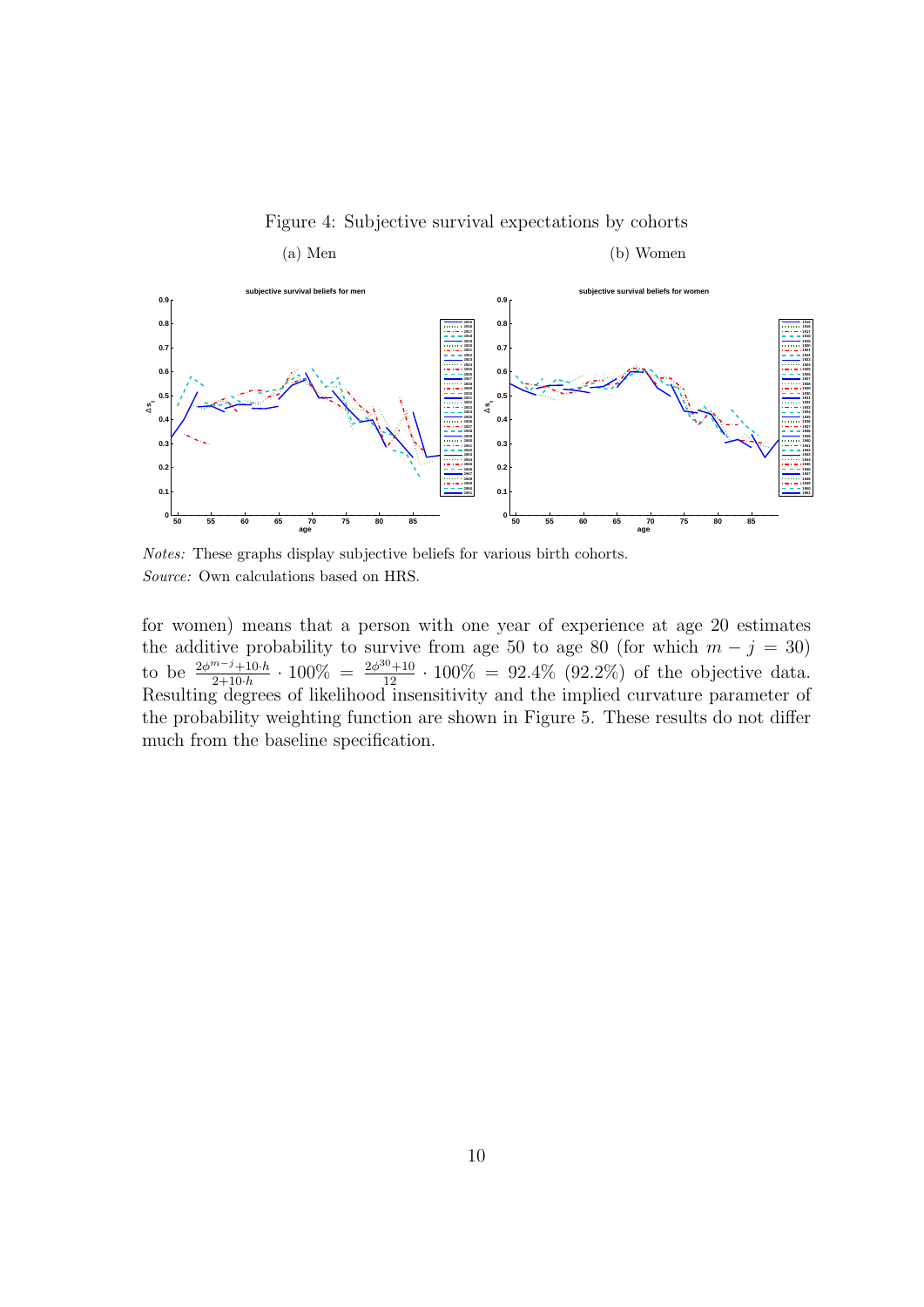|                               | Men   |                      |               | Women        |                      |                      |
|-------------------------------|-------|----------------------|---------------|--------------|----------------------|----------------------|
|                               | Ψ     | $\hat{\sigma}(\Psi)$ | $CI(\Psi)$    | $\bar{\Psi}$ | $\hat{\sigma}(\Psi)$ | $\widehat{CI}(\Psi)$ |
| Initial bias: $\phi$          | 0.893 | 0.002                | [0.890 0.897] | 0.901        | 0.002                | 0.8990.906           |
| Likelihood insens.: $\delta$  | 0.002 | 0.000                | [0.002 0.003] | 0.002        | 0.000                | [0.002 0.003]        |
| Degree of optimism: $\lambda$ | 0.438 | 0.011                | [0.417 0.459] | 0.386        | 0.011                | 0.3640.409           |
| $\overline{R^2}$              | 0.039 | 0.003                | [0.032 0.046] | 0.062        | 0.003                | $[0.056\ 0.067]$     |
| $\bar{R}^2$                   | 0.776 | 0.037                | [0.662 0.812] | 0.929        | 0.011                | 0.8900.931           |

Table 2: Parameter estimates: Higher learning speed

*Notes:* These results are based on a specification of our model with  $n(h) = 10h$  rather than  $n(h) =$ *h*.  $\hat{\Psi}$  are point estimates of model parameters,  $\hat{\sigma}(\Psi)$  is the respective standard deviation and  $\widehat{CI}(\Psi)$  is the respective 95% confidence interval. Standard errors are calculated by bootstrapping the subjective and objective survival probabilities by drawing with replacement in 500 bootstrap iterations.

*Source:* Own calculations based on HRS, SSA and HMD data.

Figure 5: Likelihood insensitivity and implied probability weighting factor: Higher learning speed



*Notes:* Thin dashed lines are 95% confidence intervals obtained from 500 bootstrap iterations. *Source:* Own calculations based on HRS, HMD and SSA data.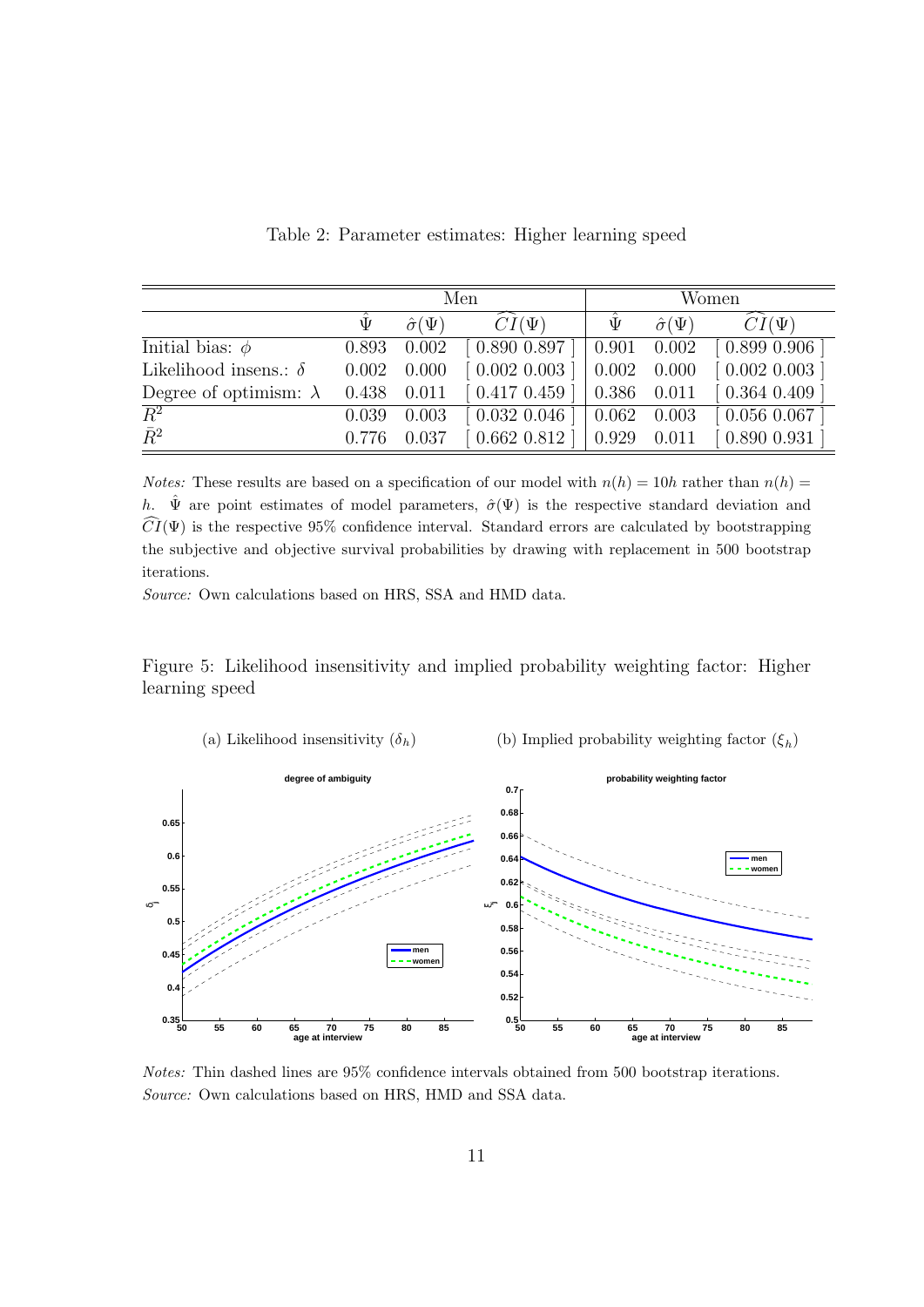#### **3.2 Decreasing Marginal Experience**

We build on the earlier specification of the experience function and now combine it *√* with decreasing marginal experience by specifying  $n(h) = 10 \cdot \sqrt{h}$ . Results for this specification are summarized in Table 3 and Figure 6. Implied estimates of initial ambiguity are  $\delta = 0.016$  for both sexes and are thereby closer to our benchmark results. This is so because the overall level of ambiguity for biological ages [50*, . . . ,* 90] is similar to the other specifications but increases less, see Figure 6. Otherwise, results are not affected much.

|                               | Men   |                      |                             | Women            |                      |                 |
|-------------------------------|-------|----------------------|-----------------------------|------------------|----------------------|-----------------|
|                               | Ψ     | $\hat{\sigma}(\Psi)$ | $CI(\Psi)$                  | $\widehat{\Psi}$ | $\hat{\sigma}(\Psi)$ | $CI(\Psi)$      |
| Initial bias: $\phi$          | 0.918 | 0.002                | [0.915 0.921]               | 0.922            | 0.002                | 0.9190.926      |
| Likelihood insens.: $\delta$  | 0.016 | 0.001                | $[0.014\ 0.019]$            | 0.016            | 0.001                | 0.014 0.018     |
| Degree of optimism: $\lambda$ | 0.451 | 0.011                | $[0.430\; 0.470\; ]$        | 0.399            | 0.012                | $0.374$ $0.423$ |
| $\overline{R^2}$              | 0.041 | 0.003                | $[0.035\ 0.048]$            | 0.064            | 0.003                | 0.0580.070      |
| $\bar{R}^2$                   | 0.805 | 0.035                | $\left[0.695\;0.835\right]$ | 0.950            | 0.010                | 0.913 0.950     |

Table 3: Parameter estimates: Decreasing marginal experience

*Notes:* These results are based on a specification of our model with  $n(h) = 10\sqrt{h}$  rather than  $n(h) =$ *h*.  $\hat{\Psi}$  are point estimates of model parameters,  $\hat{\sigma}(\Psi)$  is the respective standard deviation and  $\widehat{CI}(\Psi)$  is the respective 95% confidence interval. Standard errors are calculated by bootstrapping the subjective and objective survival probabilities by drawing with replacement in 500 bootstrap iterations.

*Source:* Own calculations based on HRS, SSA and HMD data.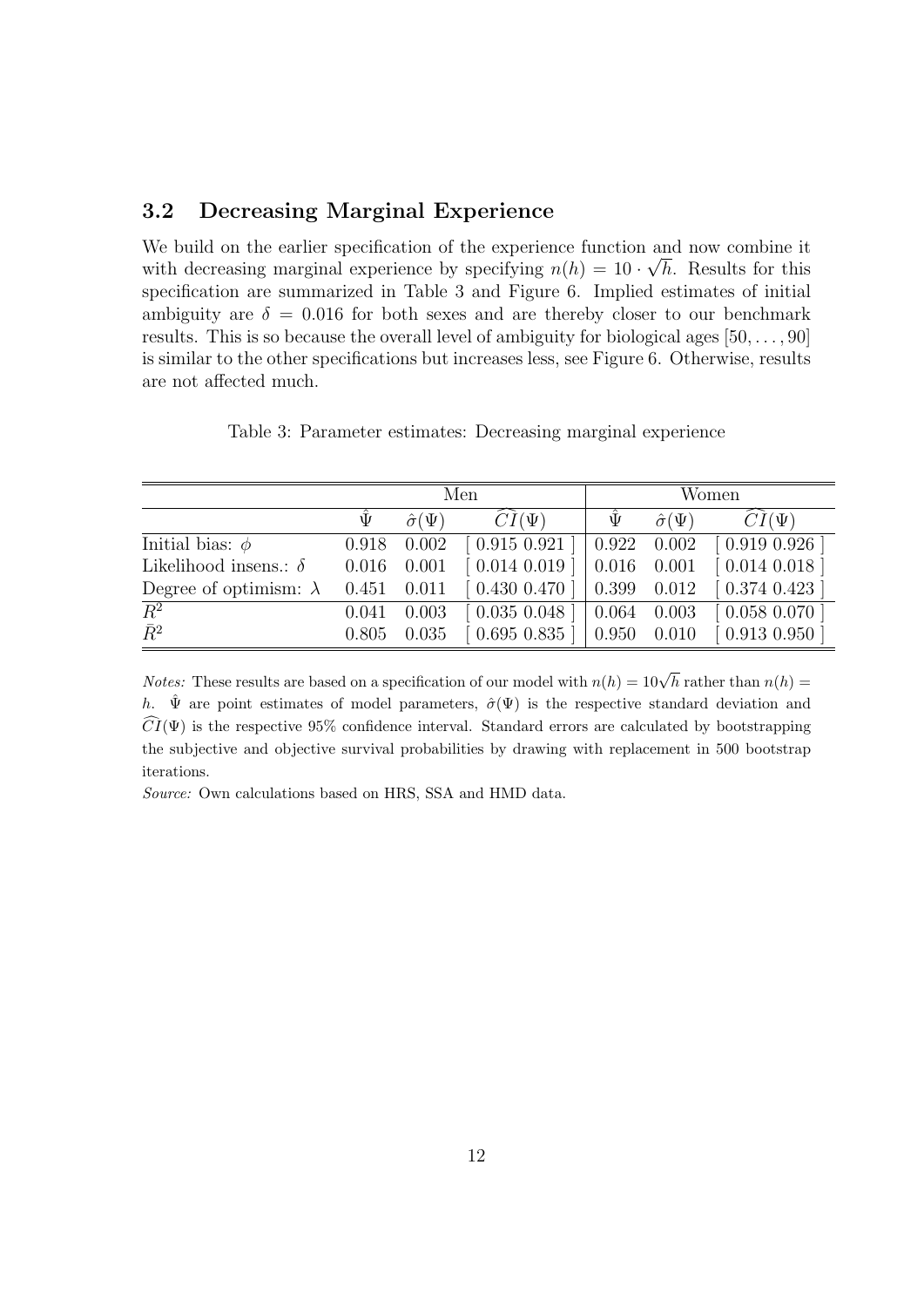Figure 6: Likelihood insensitivity and implied probability weighting factor: Decreasing marginal experience



*Notes:* Thin dashed lines are 95% confidence intervals obtained from 500 bootstrap iterations. *Source:* Own calculations based on HRS, HMD and SSA data.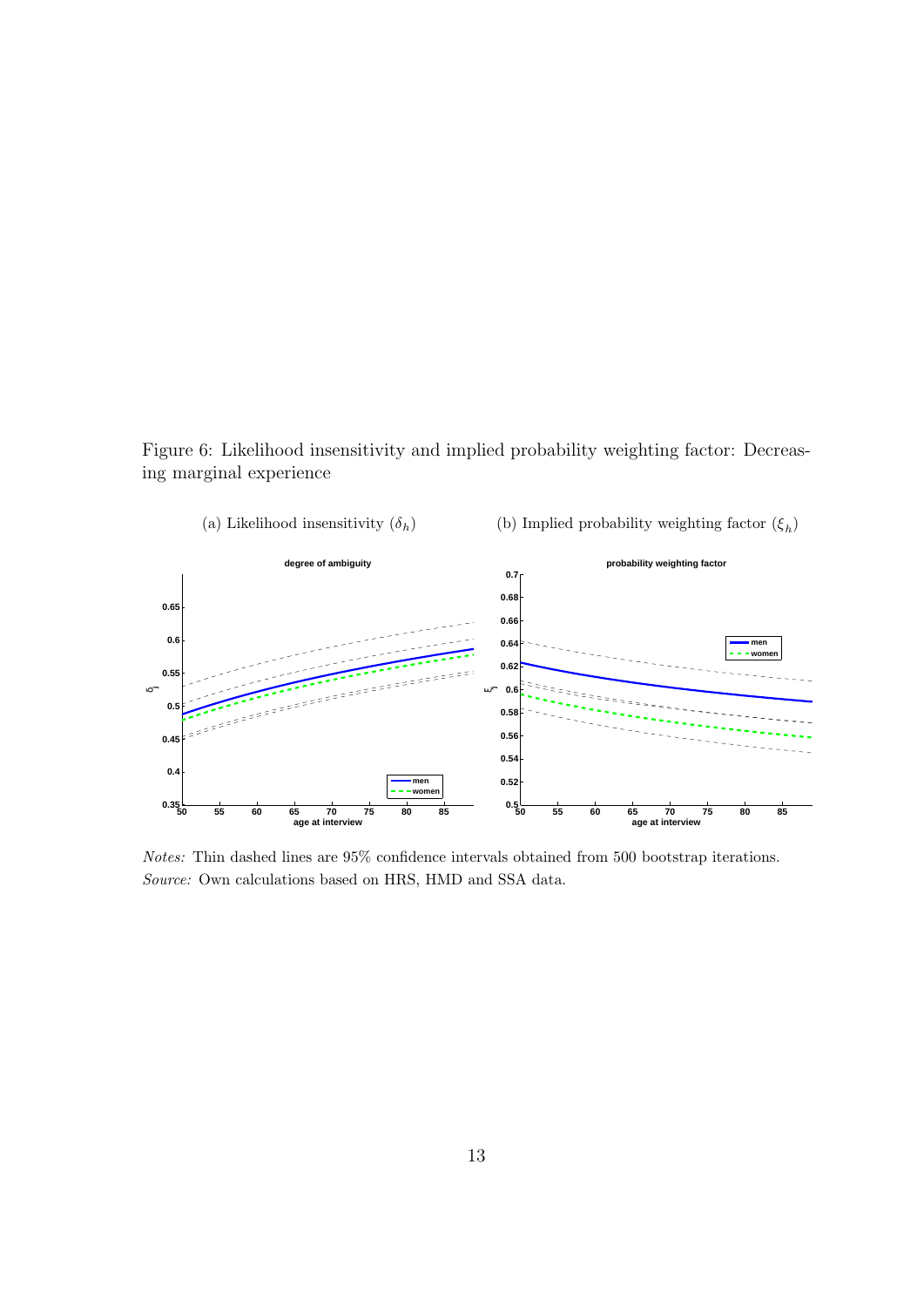#### **3.3 Hump-Shaped Experience Experience**

Finally, we specify a hump-shaped experience function of the form  $n(h) = \beta_0 + \beta_1$ .  $h + \beta_2 \cdot h^2$ . This specification is a simple reduced form representation of a learning model in which depreciation of memory dominates at some point. We determine parameters  $\{\beta_i\}_{i=1}^3$  such that the level of the experience function peaks at age 65 (*h* = 46). We further require the same level as for the square root specification at ages 50 and 65 (*h* = 31 and *h* = 46). This gives the conditions  $n(31) = \beta_0 + \beta_1 \cdot 31 + \beta_2 \cdot 31^2 =$ 10,  $n(46) = \beta_0 + \beta_1 \cdot 46 + \beta_2 \cdot 46^2 = 10 \cdot \sqrt{46}$  and  $n'(46) = \beta_1 + \beta_2 \cdot 2 \cdot 46 = 0$ . Results are summarized in Table 4 and Figure 7. The hump-shaped experience function translates into a hump-shaped likelihood insensitivity. This also implies a u-shaped curvature parameter of the associated probability weighting function.

|                               | Men          |                      |                   | Women |                      |                  |
|-------------------------------|--------------|----------------------|-------------------|-------|----------------------|------------------|
|                               | $\hat{\Psi}$ | $\hat{\sigma}(\Psi)$ | $CI(\Psi)$        | Ψ     | $\hat{\sigma}(\Psi)$ | $CI(\Psi)$       |
| Initial bias: $\phi$          | 0.939        | 0.002                | $[0.934\; 0.943]$ | 0.935 | 0.006                | $[0.918\ 0.941]$ |
| Likelihood insens.: $\delta$  | 0.025        | 0.002                | $[0.022\ 0.030]$  | 0.021 | 0.001                | [0.019 0.023]    |
| Degree of optimism: $\lambda$ | 0.462        | 0.008                | [0.446 0.477]     | 0.426 | 0.012                | [0.401 0.450]    |
| $\overline{R^2}$              | 0.043        | 0.003                | $[0.036\ 0.049]$  | 0.064 | 0.003                | [0.058 0.070]    |
| $\bar{R}^2$                   | 0.817        | 0.036                | $[0.702\; 0.845]$ |       | 0.946 0.012          | [0.900 0.949]    |
|                               |              |                      |                   |       |                      |                  |

Table 4: Parameter estimates: Hump-shaped experience

*Notes:* These results are based on a specification of our model with  $n(h) = \beta_0 + \beta_1 \cdot h + \beta_2 \cdot h^2$ rather than  $n(h) = h$ .  $\hat{\Psi}$  are point estimates of model parameters,  $\hat{\sigma}(\Psi)$  is the respective standard deviation and  $\widehat{CI}(\Psi)$  is the respective 95% confidence interval. Standard errors are calculated by bootstrapping the subjective and objective survival probabilities by drawing with replacement in 500 bootstrap iterations.

*Source:* Own calculations based on HRS, SSA and HMD data.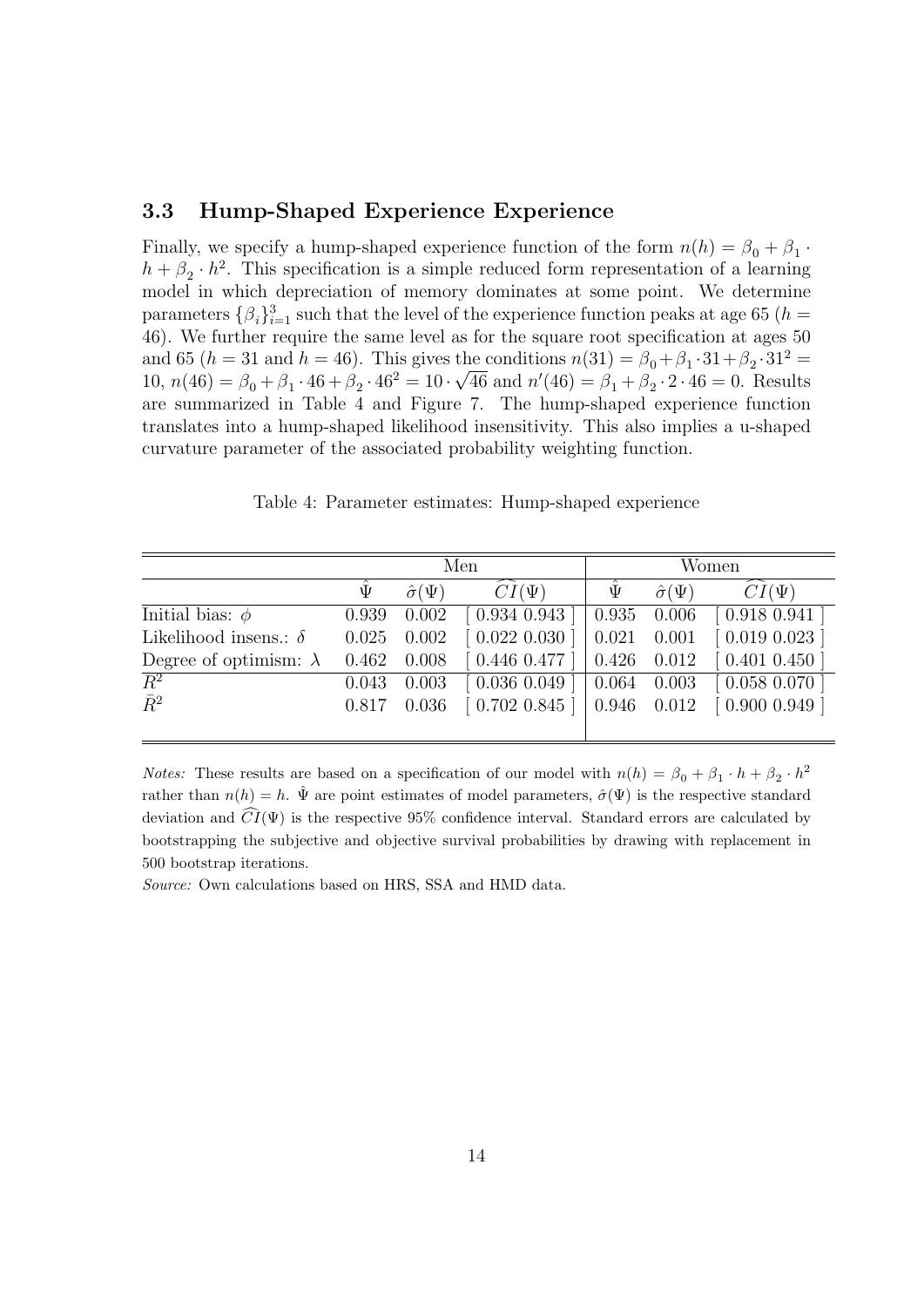Figure 7: Likelihood insensitivity and implied probability weighting factor: Humpshaped experience



*Notes:* Thin dashed lines are 95% confidence intervals obtained from 500 bootstrap iterations. *Source:* Own calculations based on HRS, HMD and SSA data.